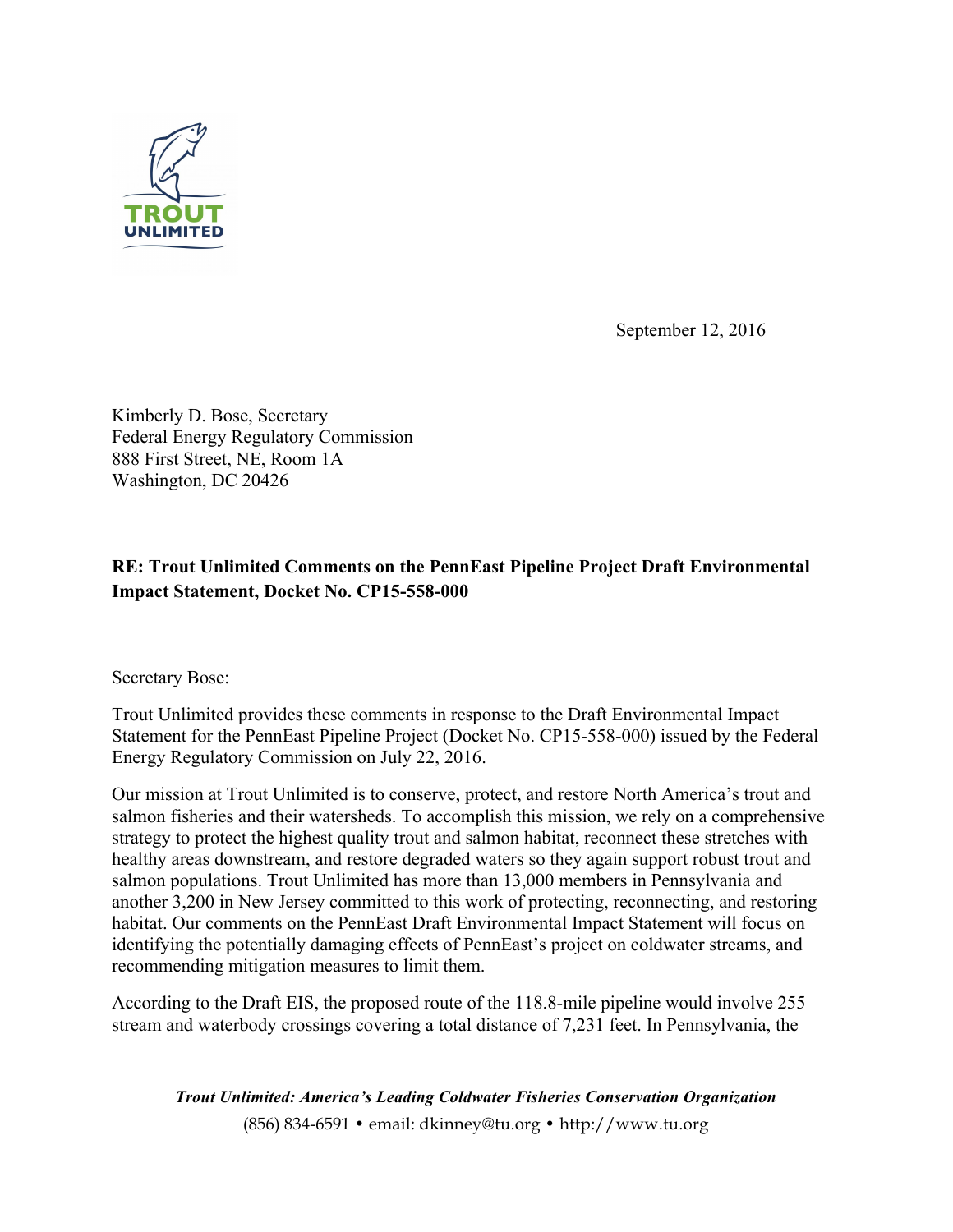route would cross streams designated as coldwater fisheries at least 139 times. Of these, 132 crossings affect wild trout waters, which hold naturally reproducing populations of trout. In 88 instances, the pipeline will cross water designated as High Quality (HQ) or Exceptional Value (EV), which are accorded special protection under Pennsylvania anti-degradation regulations. The pipeline would cross three streams—Shades Creek, Monocacy Creek, and Fry's Run—that are designated Class A Wild Trout Waters, which hold the most significant naturally reproducing populations in Pennsylvania. In New Jersey, streams designated Category 1 (C-1) trout water would be crossed at least 28 times. State law protects C-1 waters from measurable decline in quality.

As the Draft EIS reports (*see* Section 4.3.2.5), the potential impact of the PennEast construction on streams in Pennsylvania and New Jersey include changes to aquatic habitat and riparian areas; increased sediment loads; chemical pollution from runoff and spills; and decreased dissolved oxygen levels. Given this potential for harm, Trout Unlimited strongly urges the Commission to take steps to ensure protection of streams with significant trout populations.

## **STREAM CROSSINGS**

In our February 27, 2015, comments in this matter, Trout Unlimited recommended that HDD, direct bore, or Direct Pipe methods be used to cross sensitive streams. These techniques leave stream beds intact and limit erosion and sedimentation. Dry stream crossings, on the other hand, can do significant damage to streams during and after construction by increasing sediment load and by altering stream hydrology and in-stream habitat.

For the vast majority of stream crossings for this project, PennEast proposes dry crossings. In Pennsylvania, the method is proposed in at least 64 instances where the pipeline would cross streams designated as EV or HQ; for another 17 such crossings, the proposed method has not been established. Each of the Class A Wild Trout Streams are slated to be forded using this technique. In New Jersey, dry crossing is projected in 26 of the 28 C-1 stream crossings. The Draft EIS provides no information about how PennEast evaluated the appropriate crossing method for each stream, and no site-specific justifications for why it chose dry crossing over less intrusive methods. In a number of cases, PennEast has yet to conduct field surveys of the crossing sites. Most significantly, PennEast has provided no information about what type of dry crossing method it proposes to use at each stream crossing—dam and pump; flume; or modified dry crossing. While PennEast reports elsewhere that it is not proposing wet crossings, the Draft EIS leaves open the possibility for wet crossing or conventional open-cut crossing methods (*see* p. 2-9, and Appendix G ̶ Tables of Resources Affected, Table G-7, Note b). The Commission should confirm that PennEast will not use conventional open-cut crossings on this project.

In its August 31, 2016, correspondence with the Commission, PennEast reported that "in most cases," it would "implement a trenchless crossing where practicable" on C-1 streams in New Jersey. Trout Unlimited strongly recommends that this be expanded to include sensitive streams in Pennsylvania, especially those waters designated by the state as EV or HQ.

The Commission needs more precise information before it can properly evaluate the impacts of the pipeline project on Pennsylvania and New Jersey waters and issue a final EIS. For each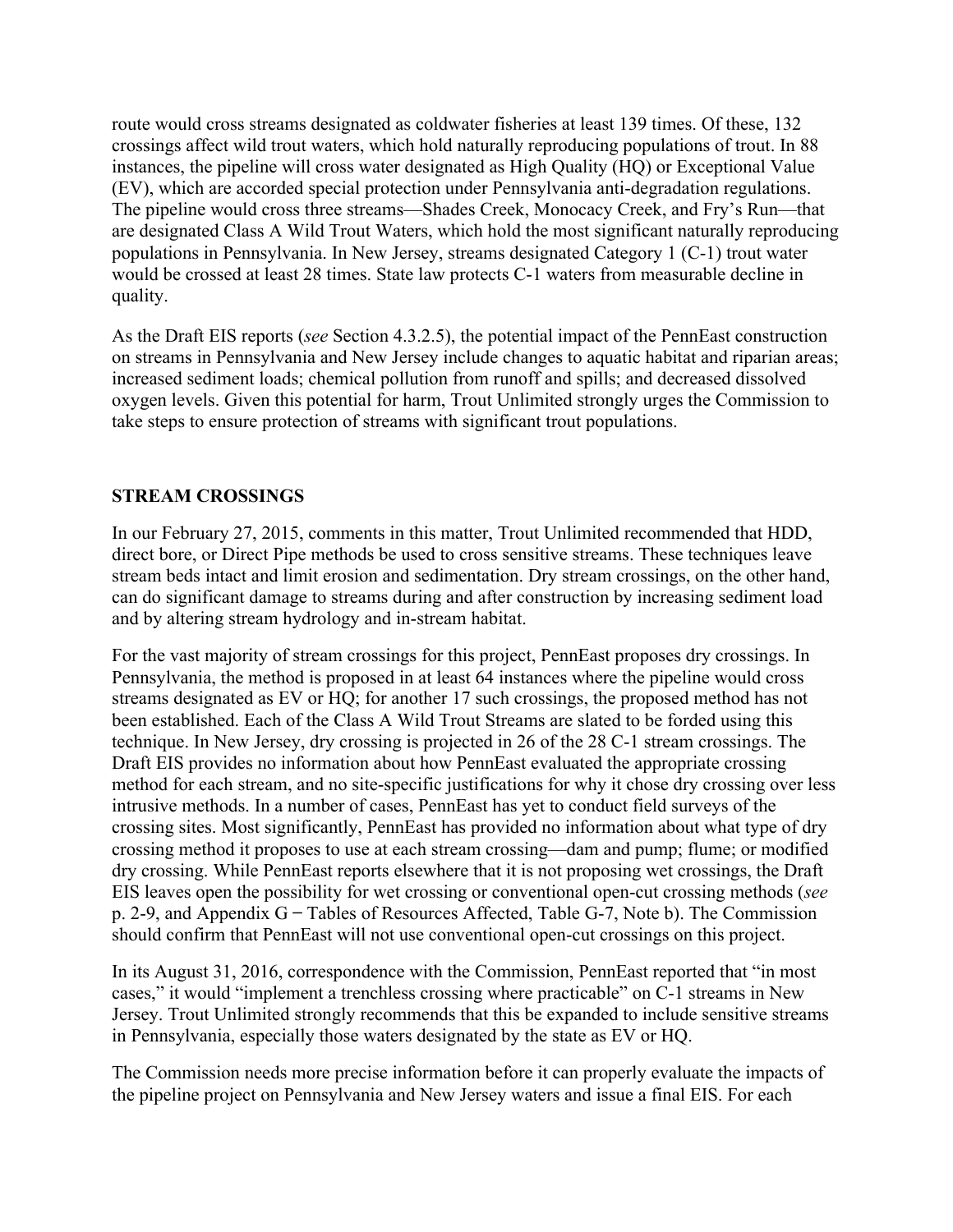proposed stream crossing, we strongly recommend that the Commission seek site-specific reviews of both crossing method and proposed mitigation measures.

## **EROSION & SEDIMENTATION CONTROL**

In 163 areas, the pipeline would be installed on steep slopes of greater than 30 percent within 200 feet of waterbody crossings. PennEast is proposing to use enhanced procedures—erosioncontrol blankets—on disturbed sites within 100 feet of special protection waters, within 50 feet of all other waters, and on slopes greater than 33.3 percent. We ask that those procedures apply in areas within 150 feet of special protection waters, given that PennEast has deemed a 150-foot riparian forest buffer to be infeasible. We also strongly recommend the Commission request that PennEast install erosion-control blankets on slopes greater than 15 percent.

The Commission has asked PennEast to submit a revised Erosion and Sedimentation Control Plan (E&SCP); we urge the Commission to review it *before* issuing a final EIS.

In addition, the required June 1-September 30 timing restrictions should not apply only to insteam construction work, but to any work in steep areas within 200 feet of waterways.

## **HYDROSTATIC TESTING**

PennEast anticipates using 18 million gallons of water for hydrostatic testing of the pipeline. The company has not yet identified the sources of this water. These withdrawals could affect both stream levels and water temperature, and have a significant impact on the health of fish and other aquatic life. Trout Unlimited recommends that the Commission require that water for pipeline testing not be withdrawn from any coldwater resources, including Class A Wild Trout Streams, Wild Trout Waters, and waters designated EV, HQ, or C-1.

## **MONITORING AND STREAM RESTORATION**

Trout Unlimited recommends that the Commission require PennEast to collect baseline data for each stream crossing before construction, and to produce a post-construction monitoring plan to prevent long-term damage to the coldwater resources. The Draft EIS and draft E&SCP offer little guidance about final restoration plans for stream crossing areas. Given the significant potential damage, the Commission should seek site-specific stream restoration plans from PennEast for each crossing to ensure that the contours and composition of the streambed, stream width and depth, and stream hydrology are restored to as close as possible to pre-construction state.

To ensure the protection of coldwater streams in the path of this project, we strongly urge the Commission to seek additional information from PennEast before issuing a final Environmental Impact Statement. It is the only way to ensure that best practices are in place for construction of